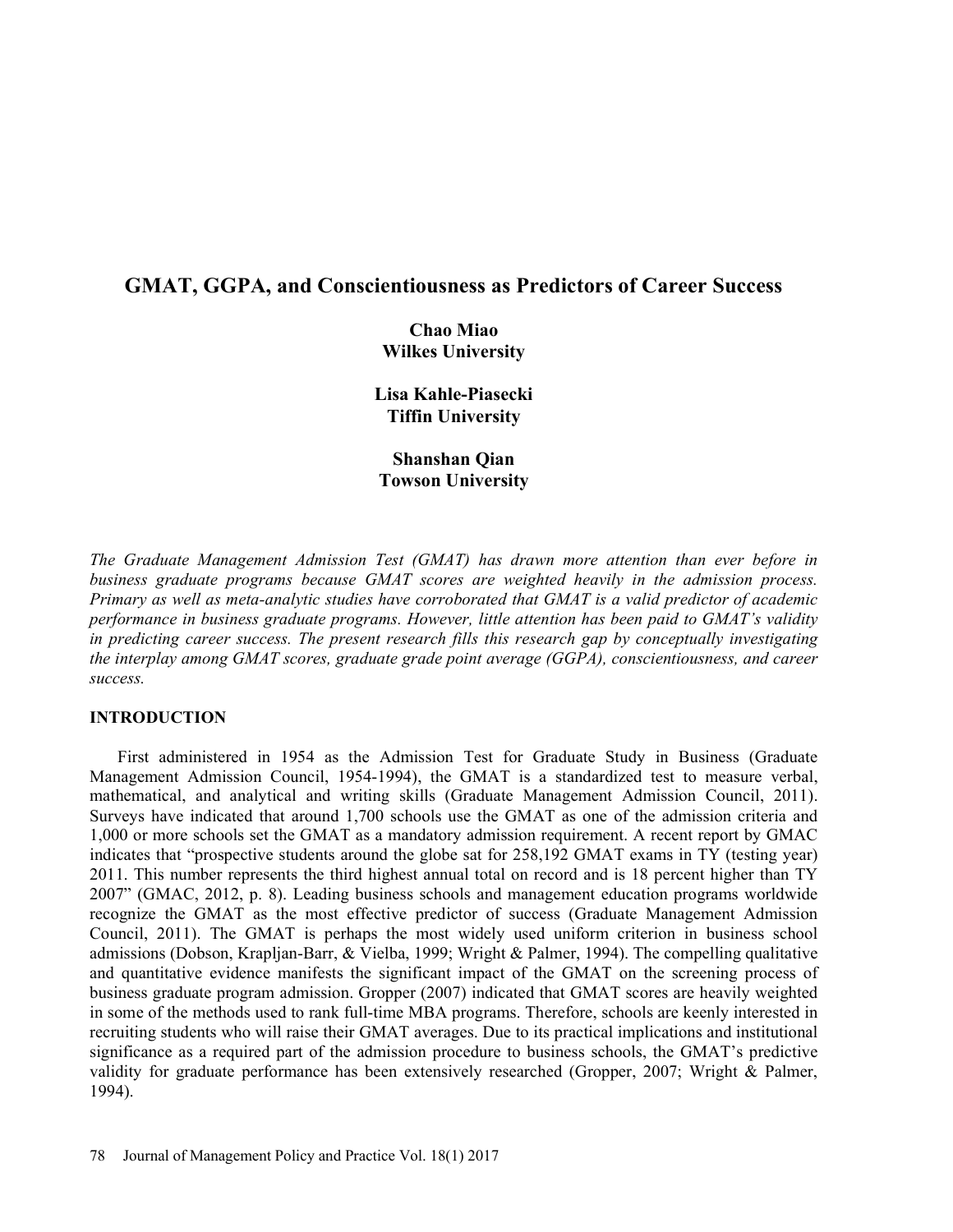Promising as the GMAT is, some research studies have revealed that there is still considerable disagreement regarding the effectiveness of the GMAT (Kuncel, Crede, & Thomas, 2007). There is a stream of research literature favorably supporting the predictive ability of the GMAT (Bieker, 1996; Hecht & Schrader, 1986; Kuncel et al., 2007; Melnick, 1972; Morris, 1995; Olsen, 1957; Sireci & Talento-Miller, 2006), whereas some others hold antagonistic standpoints toward it (Fairtest, 2003; Goodrich, 1975; Grambsch, 1981; Hancock, 1999). For example, for the "supportive school", Kuncel et al. (2007) conducted a meta-analysis based on 402 independent samples across 64,583 students to indicate that predictive validity of the GMAT is as high as .47 for graduate academic performance and this validity is generalizable across most situations. For the "opposing school", for instance, Hancock (1999) carried out a study to compare the performance of men and women on the GMAT relative to their academic performance in a MBA program. Results showed that women performed considerably lower on the GMAT than did the men. Nevertheless, no big difference has been found in GGPA between the groups. Hence, Hancock (1999) came to the conclusion that the GMAT, once used as an admission criterion in admission decisions, needs to be exercised with caution. Hancock (1999) also suggested that racial or gender differences in standardized test scores may exist and actions to impose requirements for minimum standardized test scores will trigger racial or gender imbalances in the profiles of admitted full-time MBA students. These arguments imply that the debate over the GMAT will continue for some time (Zwick, 2002). Although there are a large number of studies examining the predictive validity of the GMAT for student performance in business graduate programs, few studies have examined using the GMAT to predict future career success. This is a topic that merits examination (Graduate Management Admission Council, 2011).

Hecht and Schraeder (1986) argued that the GMAT is one frequently used measure of general cognitive ability. Although the agency that develops the test does not label the GMAT as a test of intelligence, it fits the general requisites of a measure of general cognitive ability. The GMAT scores therefore can be used as markers of individuals' cognitive ability (O'Reilly & Chatman, 1994). Previous research studies have also highlighted that cognitive ability is one of the strongest predictors of job performance and career advancement (Hunter & Hunter, 1984; Lubinski et al., 2006; Schmidt & Hunter, 1998). This research could provide direction for employers by discussing why it is necessary for them to look closely at applicants' GMAT, GGPA, and conscientiousness during employee selection process.

#### GMAT, GGPA, AND CAREER SUCCESS

Graduate business programs are challenging, and admission officers in each business school need to ensure that admitted students have reasonable intelligence to complete all courses and practical training offered by schools. School course loads require not only reasoning skills but also quantitative capabilities. The fact that applicants are coming from different schools across states and countries complicates the predictive measures of future academic performance by solely relying on undergraduate GPA. Because some schools are more rigorous than others, it is difficult to rank order undergraduate GPA on a precise scale. In addition, GPA is not standardized. For instance, an "A" in one university may just be a "B+" at another (Kuther, 2011). Other measures, such as letters of recommendation, are not frequently researched compared with the GMAT and GPA, suggesting that their predictive validity of future academic performance is of little value (Reilly & Chao, 1982). However, the GMAT can solve the aforementioned problems by offering standardized verbal reasoning, quantitative, and analytical measures across countries. This standardization of applicants provides admission officers a valid, precise "ruler", against which they can objectively measure applicants and make reasonable predictions regarding future academic performance.

Further, the GMAT consistently explains about 20% of the variance in GGPA (Ahmadi, Raiszadeh, & Helms, 1997; Graham, 1991; Hancock, 1999; Nilsson, 1995; Olsen, 1957; Paolillo, 1982; Powers & Moss, 1980; Wightman & Leary, 1985; Wright & Palmer, 1994; Youngblood & Martin, 1982; Zhao et al., 2000). For instance, Paolillo's (1982) study based on 220 samples indicated that the GMAT is significantly correlated with GGPA. Youngblood and Martin (1982) conducted a study to confirm the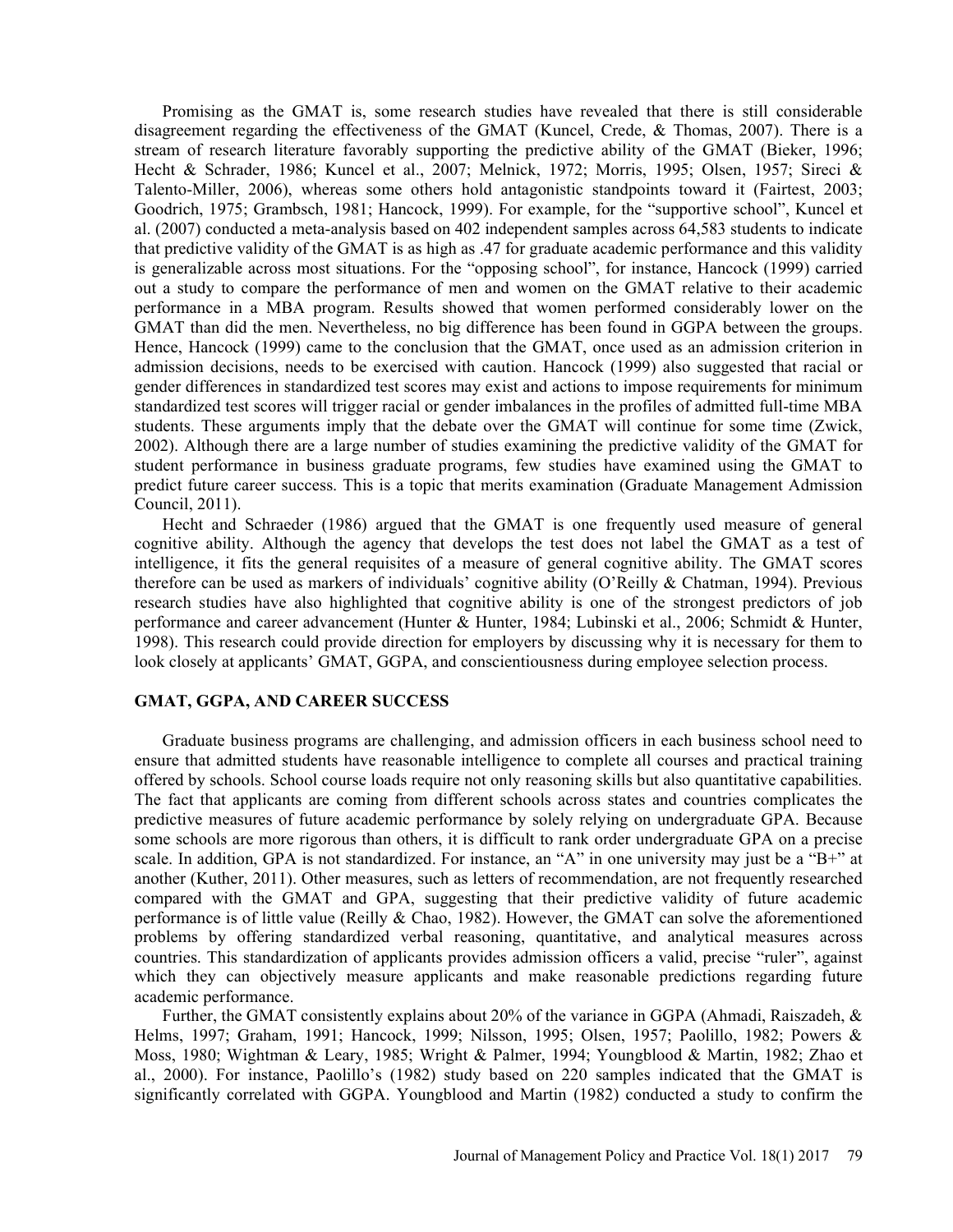adequacy of the validity of the GMAT and undergraduate GPA for predicting the graduate performance. Graham (1991) proposed a study to correlate graduate schools of business entrance criteria with success in a MBA program (as measured by GGPA). Based on results from 203 graduates, they found that there is a strong correlation between the GMAT score and GGPA. Additionally, the relationship between the GMAT score and GGPA is significantly higher than that between Miller Analogies Test (MAT) and GGPA. Yang and Lu (2001) conducted a primary study on 543 samples and concluded that the GMAT has a significant impact on MBA graduate performance. Sireci and Talento-Miller (2006) indicated that the GMAT verbal and quantitative scores have substantial predictive validity, accounting for about 16% of the variance in GGPA beyond that predicted by undergraduate GPA. Talento-Miller and Rudner (2008) examined the validity of the GMAT score by summarizing 273 studies conducted between 1997 and 2004. Their results confirmed that the GMAT score consistently outperforms undergraduate GPA as a predictor of early academic success. Thus, the GMAT taps different characteristics which are requisite for studying at graduate programs and is a valid predictor of academic performance, measured by GGPA, in business graduate program.

On the other hand, general cognitive ability is essentially the ability to learn (Hunter, 1986; Hunter  $\&$ Schmidt, 1996). Thus, general intelligence relates with success in almost any academic endeavor. For instance, verbal and quantitative ability should influence performance at tasks involving verbal and quantitative reasoning, respectively (Rothstein et al., 1994). Many scientific research studies have demonstrated that general cognitive ability, or g, predicts a broad spectrum of important life outcomes, behaviors, and performances. These include academic achievement, health-related behaviors, social outcomes, job performance, and creativity, among many others (Brand, 1987; Gottfredson, 1997; Jensen, 1998; Lubinski, 2000; Ree & Caretta, 2002; Schmidt, 2002). Abundant evidence also provides supports for the validity of cognitive ability measures for predicting work-related criteria in both civilian and military organizations (Hunter, 1983, 1986; Hunter & Hunter, 1984; McHenry et al., 1990; Pearlman, Schmidt, & Hunter, 1980; Reeve & Hakel, 2002; Thorndike, 1985). Jensen (1998) pointed out that general cognitive ability can consistently differentiate individuals on mental abilities. Schmidt and Hunter (1998) reviewed 85 years of employment testing research and provided .51 as the validity of general cognitive ability and job performance. Schmidt (2002) stressed the viewpoint that overwhelming research evidence shows a strong link between general cognitive ability and job performance and there cannot be a debate over the relationship between general cognitive ability and job performance. McDaniel and Banks (2010) reviewed research and practice in the use of general cognitive ability tests in workplace assessment and pointed out that cognitive ability tests show substantial validity for all jobs.

As we have discussed, cognitive ability is a valid predictor of job performance and has a significant potential influence on career success. Arvey (1986) found that higher-level jobs, such as managerial jobs, require increased cognitive abilities, which include the ability to recall job-related information, identify situations quickly, and adapt and rapidly learn new procedures. Higher cognitive ability, over time, leads to a rapid mastery of jobs and higher rates of career advancement (Howard, 1986; Rosenbaum, 1979), which suggests that general cognitive ability is a predictor of managerial success in particular (O'Reilly  $\&$ Chatman, 1994). On the other hand, the GMAT fits the general requisites of a measure of general cognitive ability, which has therefore been frequently used as a measure of general cognitive ability (Hecht & Schraeder, 1986). Therefore, the GMAT can be considered as a cognitive ability test which has the potential to predict future career success. Moreover, cognitive ability significantly correlates with GPA. Although GPA is not an ideal measure of cognitive ability, it can be used when it is readily available (Atwater, 1992; Bell & Cooke, 2003; Jensen, 1980). Dye and Reck (1989) conducted a metaanalysis and found that GPA as a predictor of job success and performance in formal training is more useful than suggested by earlier research studies, which implies that GPA has merit for use in personnel selection. O'Reilly and Chatman (1994) further emphasized that little research has been conducted on the extent to which cognitive ability is related to career success. In O'Reilly and Chatman's study  $(1994)$ , GMAT scores were used as a measure of cognitive ability and findings indicated that an interaction effect of cognitive ability and motivation influences career success. However, the results from O'Reilly and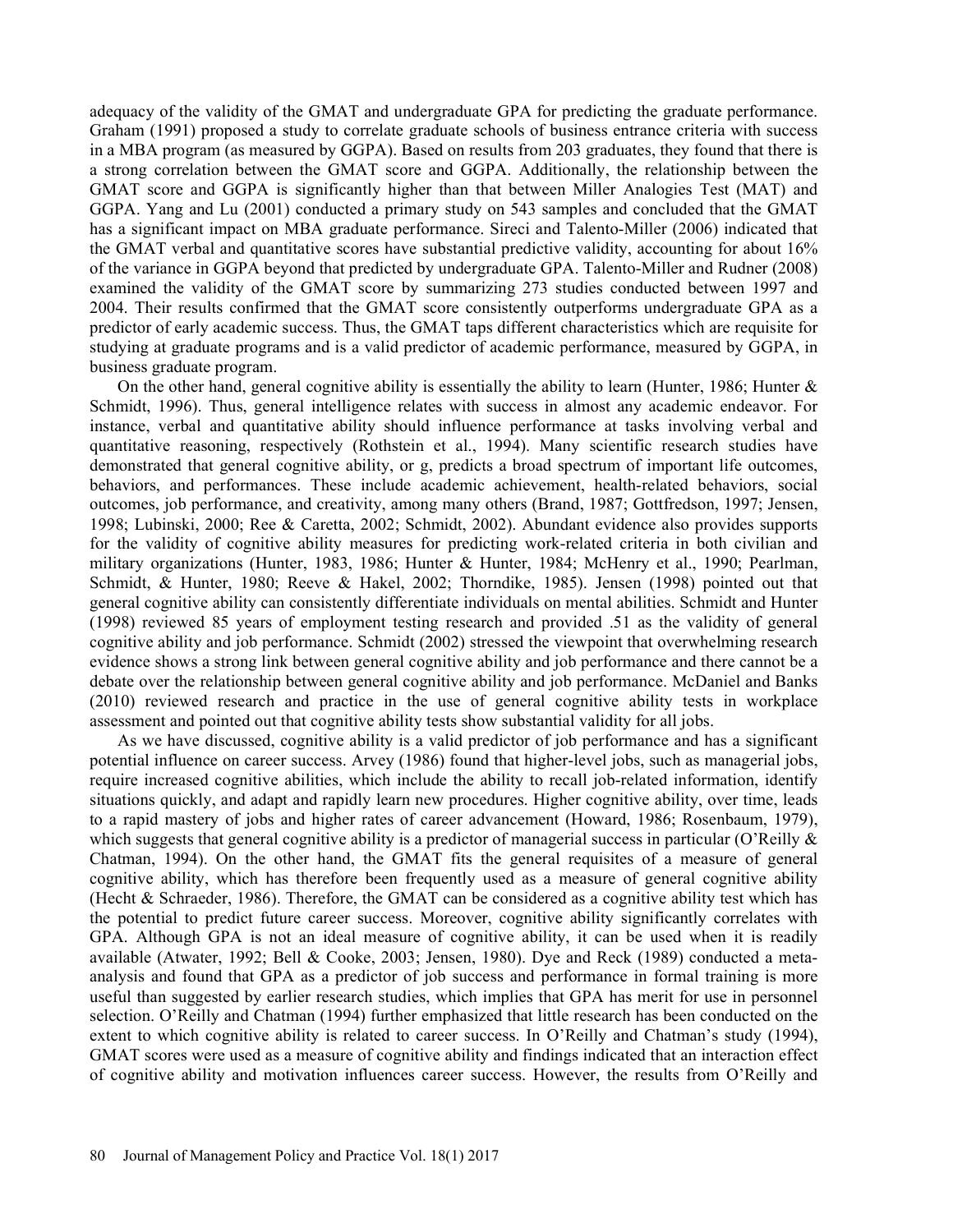Chatman's study (1994) may not be generalizable because samples were drawn from highly competitive MBA programs where the GMAT scores were not representative of the general population.

The above rationale provides support for the claim that the GMAT and GPA, as two measures of general cognitive ability, influence career success. The GMAT represents the general reasoning, analytical and quantitative capabilities; thus, the GMAT can be considered to be a cognitive ability test which has predictive validity for career success. Grade point average partially captures the important work-related constructs of cognitive ability and motivation (Roth & Bobko, 2000), which can also predict career success. Therefore, both are indispensable qualifications that one needs to hold in order to be more successful in managerial positions. Accordingly, two propositions are formed as below.

Proposition 1a: Performance on the GMAT positively correlates with career success.

Proposition 2a: Performance on the GGPA positively correlates with career success.

## CONSCIENTIOUSNESS, GMAT, GGPA, AND CAREER SUCCESS

Conscientiousness generally is a desirable trait and consists of the following facets: dependable, persistent, organized, and goal-directed (Barrick & Mount, 2005; Costa & McCrae, 1992). Conscientiousness is a stable trait (Goldberg, 1993) and previous research studies have consistently and widely reported that it is positively related to job performance and that this relationship is generalizable across settings and types of jobs (Barrick & Mount, 1991; Barrick et al., 2001; Hurtz & Donovan, 2000; Schmidt et al., 2008; Tett et al., 1991). Highly conscientious individuals are inclined to be more motivated to perform well on the job (Judge & Ilies, 2002) and therefore are likely to achieve better performance (Barrick & Mount, 1991; Barrick, Mount, & Strauss, 1993; Gellatly, 1996; Hurtz & Donovan, 2000; Robie & Ryan, 1999). Those who can outperform others on the job will get increased chances for career advancement/success (Greenhaus, Parasuraman, & Wormley, 1990). This argument is based on the observation that the appraisal of job performance often plays a significant role in an organization's assessment of an employee's promotability (Mobley, 1982; Stumpf  $&$  London, 1981). Based on the evidence that conscientious individuals are typically high performers and high performers will have higher chance of being successful, we predict that conscientiousness positively correlates with career success.

On the other hand, conscientiousness denotes a will to achieve and conscientious individuals have energy levels that can sustain the hard work necessary for performance (McClelland et al., 1976; McCrae & Costa, 1987). Schmidt and Hunter (1992) indicated that conscientiousness may be the most important trait motivation variable in the work domain. In fact, studies reported that GPA correlates with conscientiousness (BeVier, Roth, Switzer, & Barrick, 1998; Wolfe & Johnson, 1995). Furthermore, studies on the "Big Five" traits (i.e., openness, conscientiousness, extraversion, agreeableness, and neuroticism) consistently demonstrate positive correlations between conscientiousness and academic criteria (Conard, 2006). However, academic criteria's correlation with openness, neuroticism, agreeableness, and extraversion has been generally nonsignificant (Busato, Prins, Elshout, & Hamaker, 2000; Chamorro-Premuzic & Furnham, 2003a, 2003b; Gray & Watson, 2002; Oswald, Schmitt, Kim, Ramsay, & Gillespie, 2004; Wolfe & Johnson, 1995). In addition, it is also plausible that GPA is mutually determined by both general mental ability and motivation (e.g., conscientiousness) (Roth & Bobko, 2000). O'Reilly and Chatman (1994) conducted a primary study and found that MBA graduates who are both smarter (high in cognitive ability) and work harder (high in conscientiousness) are more successful in their career. The successes have been reflected on their job search upon graduation, with higher salaries, more rapid pay increases, and more promotions, which implies an interaction between conscientiousness and cognitive ability in influencing career success. Hence, it is possible that the GMAT interacts with conscientiousness to influence career success, such that when conscientiousness is high, the correlation between GMAT score and career success will be higher than when conscientiousness is low. Similarly, GGPA may also interact with conscientiousness to influence career success so that when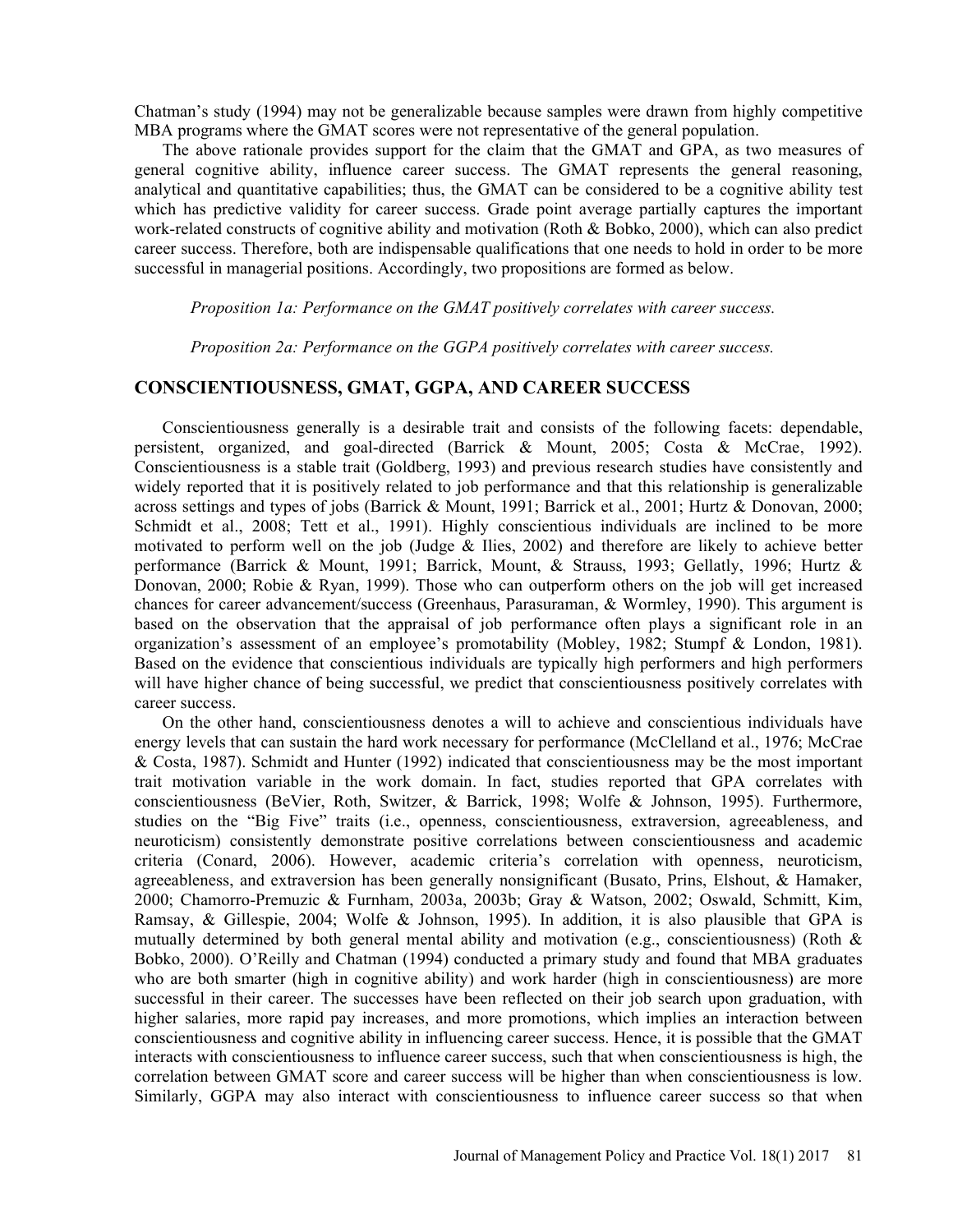conscientiousness is high, the correlation between GGPA and career success will be higher than when conscientiousness is low. From this argument, we derive the following propositions. The overall relationships among constructs are illustrated in Figure 1.

Proposition 1b: Performance on the GMAT positively correlates with the career success. When conscientiousness is high, the correlation between the GMAT and the career success will be higher than when conscientiousness is low.

Proposition 2b: Performance on GGPA positively correlates with the career success. When conscientiousness is high, the correlation between GGPA and the career success will be higher than when conscientiousness is low.

> FIGURE 1 A CONCEPTUAL MODEL



# **CONCLUSION**

People who are both smart and diligent will have a higher possibility to achieve career success. In this study, we conceptually investigate how the GMAT and GGPA can predict career success, and how conscientiousness can moderate the relationship between GMAT and GGPA and career success in such way that when conscientiousness is high, the relationship between GMAT and GGPA and career successes is strong. Our conclusion is developed based on the previous findings that both the GMAT and GGPA reflect peoples' cognitive ability, which should predict career successes. Therefore, we call for primary studies to test our proposed model in the future.

### **REFERENCES**

- Ahmadi, M., Raiszadeh, F., & Helms, M. (1997). An examination of the admission criteria for the MBA programs: A case study. Education, 117, 540-546.
- Arvey, R. D. (1986). General ability in employment: A discussion. Journal of Vocational Behavior, 29, 415-420.
- Atwater, L. E. (1992). Beyond cognitive ability: Improving the prediction of performance. Journal of Business and Psychology, 7, 27-44.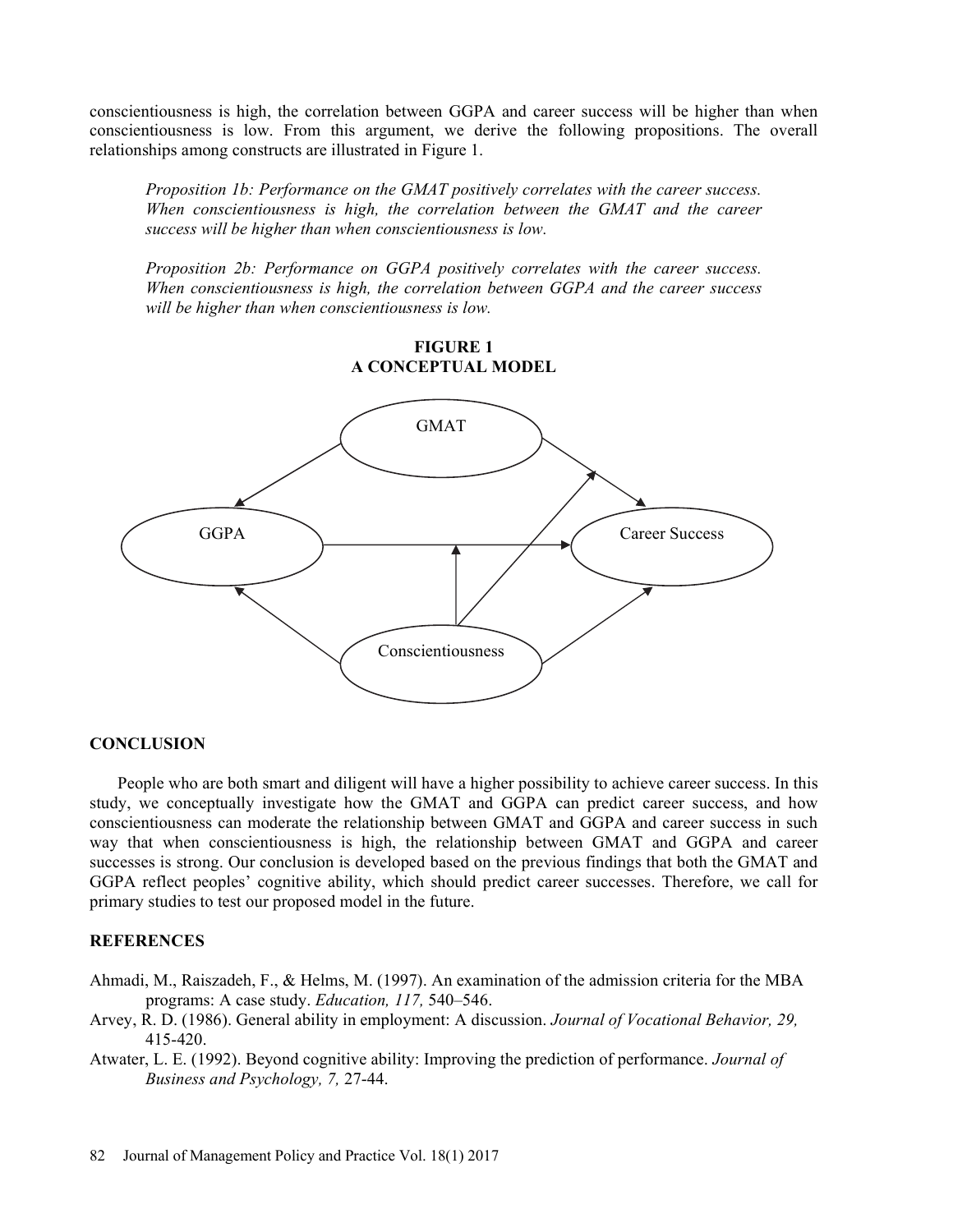- Barrick, M. R., & Mount, M. K. (1991). The Big Five personality dimensions and job performance: A meta-analysis. Personnel Psychology, 44, 1–26.
- Barrick, M. R., Mount, M. K., & Strauss, J. P. (1993). Conscientiousness and performance of sales representatives: Test of the mediating effects of goal setting. Journal of Applied Psychology, 78, 715-722.
- Barrick, M. R., Mount, M. K., & Judge, T. A. (2001). Personality and performance at the beginning of the new millennium: What do we know and where do we go next? International Journal of Selection and Assessment,  $9, 9-30$ .
- Barrick, M. R., & Mount, M. K. (2005). Yes, personality matters: Moving on to more important matters. Human Performance, 18, 359–372.
- Bell, B. G., & Cooke, N. J. (2003). Cognitive ability correlates of performance on a team task. Proceedings of the Human Factors and Ergonomics Society 47th Annual Meeting, Santa Monica, CA, 1087-1091.
- BeVier, C. A., Roth, P. L., Switzer, F. S., H. I., & Barrick, M. (1998). Individual difference effects on grade point average. Unpublished manuscript, Clemson University, Clemson, SC.
- Bieker, R. F. (1996). Factors affecting academic achievement in graduate management education. Journal of Education for Business, 72, 42-46.
- Brand, C. (1987). The importance of general intelligence. In S. Modgil & C. Modgil (Eds.), *Arthur* Jensen: Consensus and controversy (pp. 251-265). New York: Falmer.
- Busato, V. V., Prins, F. J., Elshout, J. J., & Hamaker, C. (2000). Intellectual ability, learning style, personality, achievement motivation and academic success of psychology students in higher education. Personality and Individual Differences, 29, 1057-1068.
- Chamorro-Premuzic, T., & Furnham, A. (2003a). Personality traits and academic examination performance. European Journal of Personality, 17, 237–250.
- Chamorro-Premuzic, T., & Furnham, A. (2003b). Personality predicts academic performance: Evidence from two longitudinal university samples. Journal of Research in Personality, 37, 319–338.
- Conard, M. A. (2006). Aptitude is not enough: How personality and behavior predict academic performance. Journal of Research in Personality, 40, 339-346.
- Costa, P. T., & McCrae, R. R. (1992). Four ways five factors are basic. Personality and Individual Differences, 13, 653-665.
- Dobson, P., Krapljan-Barr, P., & Vielba, C. (1999). An evaluation of the validity and fairness of the Graduate Management Admissions Tests (GMAT) used for MBA selection in a UK business school. International Journal of Selection and Assessment, 7, 196-202.
- Dye, D. A., & Reck, M. (1989). College grade point average as a predictor of adult success: A reply. Public Personnel Management, 18, 235-241.
- Fairtest. (2003). GMAT- Padlock on MBA admissions gates. Available from http://www.fairtest.org/facts/GMAT%20Fact.html.
- Gellatly, I. R. (1996). Conscientiousness and task performance: Test of a cognitive process model. Journal of Applied Psychology, 81, 474–482.
- Goldberg, L. R. (1993). The structure of phenotypic personality traits. American Psychologist, 48, 26-34.
- Goodrich, J. N. (1975). American standardized tests: Pseudo-indicators of ability? Educational Technology,  $15, 23-25$ .
- Gottfredson, L. S. (1997). Why g matters: The complexity of everyday life. *Intelligence*, 24, 79–132.
- Graduate Management Admission Council. (1954-1994). Graduate management admission test. Available from: http://web.ebscohost.com/ehost/detail?sid=e88a70b3-aa80-4110- a83da66340102aca%40sessionmgr113&vid=1&hid=106&bdata=JkF1dGhUeXBlPWlwLHVybCxjb2 9raWUsdWlkJnNpdGU9ZWhvc3QtbGl2ZSZzY29wZT1zaXRl#db=mmt&AN=TIP07001092
- Graduate Management Admission Council. (2011). Test structure and overview. Available from: http://www.mba.com/the-gmat/schedule-a-gmat-appointment/pay-for-the-test/test-structure-andoverview.aspx?WT.svl=TheGMATTestOverview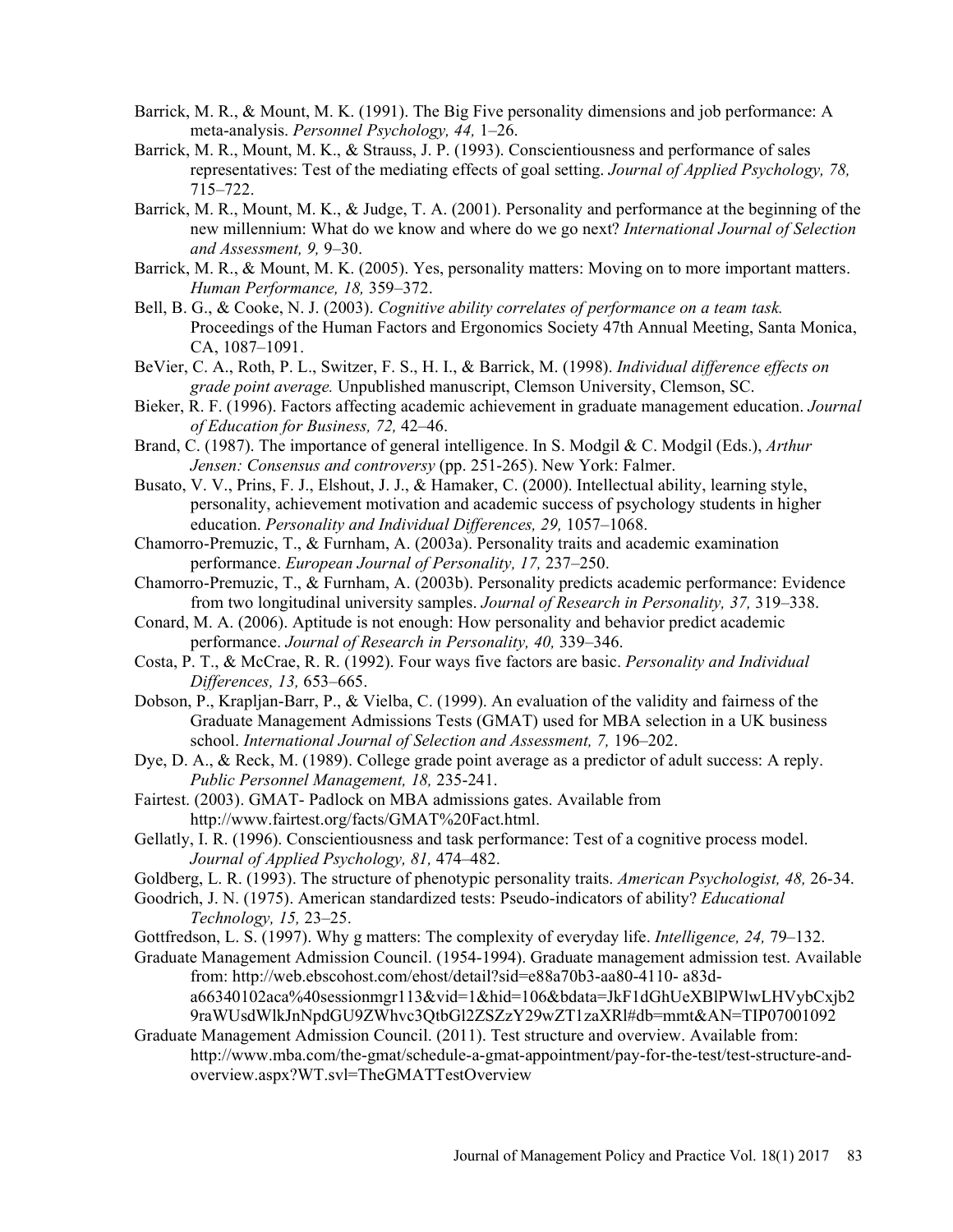Graduate Management Admission Council. (2012). 2007-2011 world geographic trends report. Available from:

http://www.gmac.com/~/media/Files/gmac/Research/Geographic%20Trends/worldgeotrendty201 1\_online.pdf

- Graham, L. D. (1991). Predicting academic success of students in a Masters of Business Administration program. Educational and Psychological Measurement, 51, 721-727.
- Grambsch, P. V. (1981). Business administration. In A. W. Chickering (Ed.), The modern American college (pp. 472-486). New York: Jossey-Bass.
- Gray, E. K., & Watson, D. (2002). General and specific traits of personality and their relation to sleep and academic performance. Journal of Personality, 70, 177-206.
- Greenhaus, J. H., Parasuraman, S., & Wormley, W. M. (1990). Effects of race on organizational experiences, job performance evaluations, and career outcomes. Academy of Management Journal, 33, 64-86.
- Gropper, D. M. (2007). Does the GMAT matter for executive MBA students? Some empirical evidence. Academy of Management Learning & Education, 6, 206-216.
- Hancock, T. (1999). The gender difference: Validity of standardized admission tests in predicting MBA performance. Journal of Education for Business, 75, 91–93.
- Hecht, L.W., & Schrader, W. B. (1986). Graduate Management Admission Test®: Technical report on test development and score interpretation for GMAT® users. McLean, VA: Graduate Management Admission Council.
- Howard, A. (1986). College experiences and managerial performance. Journal of Applied Psychology, 71, 530-552.
- Hunter, J. E. (1983). Test validation for 12,000 jobs: An application of job classification and validity generalization analysis to the General Aptitude Test Battery (GATB) (Test Research Rep. No. 45). Washington, DC: U.S. Employment Service, U.S. Department of Labor.
- Hunter, J. E., & Hunter, R. F. (1984). Validity and utility of alternative predictors of job performance. Psychological Bulletin, 96, 72-98.
- Hunter, J. E. (1986). Cognitive ability, cognitive aptitudes, job knowledge, and job performance. Journal of Vocational Behavior, 29, 340-362.
- Hunter, J. E., & Schmidt, F. L. (1996). Intelligence and job performance: Economic and social implications. Psychology, Public Policy, and Law, 2,  $447-472$ .
- Hurtz, G. M., & Donovan, J. J. (2000). Personality and job performance: The Big Five revisited. Journal of Applied Psychology, 85, 869–879.
- Jensen, A. R. (1980). Bias in mental testing. New York: Free Press.
- Jensen, A. R. (1998). The g factor: The science of mental ability. Westport, CT: Praeger.
- Judge, T. A., & Ilies, R. (2002). Relationship of personality to performance motivation: A meta-analytic review. Journal of Applied Psychology, 87, 797-807.
- Kuncel, N. R., Crede, M., & Thomas, L. L. (2007). A comprehensive meta-analysis of the predictive validity of the Graduate Management Admission Test (GMAT) and undergraduate grade point average (UGPA). Academy of Management Learning and Education, 6, 51-68.
- Kuther, T. (2011). What's the role of GPA in graduate school admissions? Available from: http://gradschool.about.com/od/admissionsadvice/a/gpa.htm
- Lubinski, D. (2000). Scientific and social significance of assessing individual differences: "Sinking shafts" at a few critical points." Annual Review of Psychology, 51, 405-444.
- Lubinski, D., Benbow, C. P., Webb, R. M., & Bleske-Rechek, A. (2006). Tracking exceptional human capital over two decades. *Psychological Science*, 17, 194–199.
- McClelland, D. C., Atkinson, J. W., Clark, R. A., & Lowell, E. L. (1976). The achievement motive. New York: Appleton-Century- Crofts.
- McCrae, R. R., & Costa, P. T. (1987). Validation of the five-factor model of personality across instruments and observers. Journal of Personality and Social Psychology, 57, 17-40.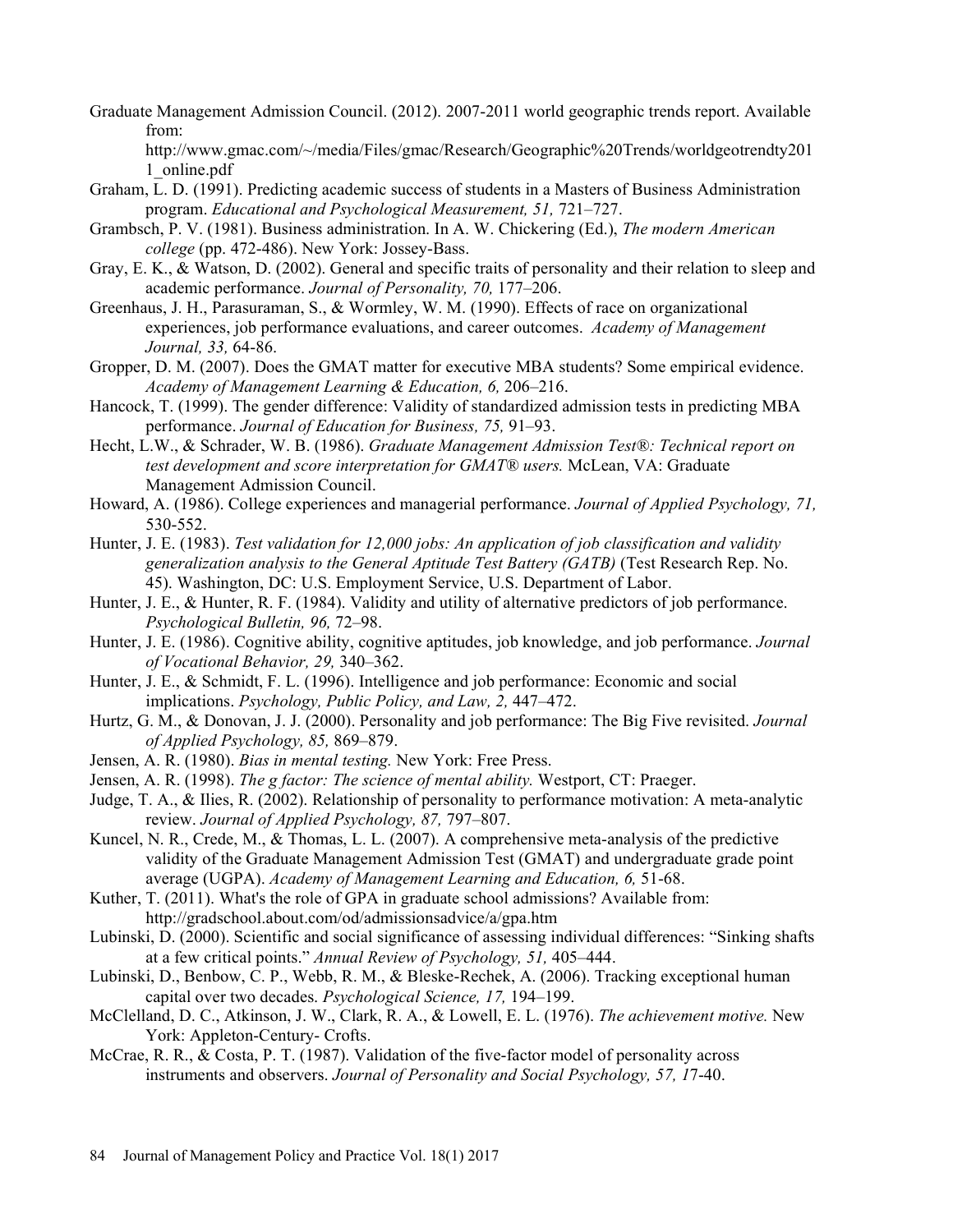- McDaniel. M. A., & Banks, G. C. (2010). General cognitive ability. In J. Scott and D. Reynolds (Eds.), The handbook of workplace assessment: Selecting and developing organizational talent (pp. 61- 80). Hoboken, NJ: Wiley.
- McHenry, J. J., Hough, L. M., Toquam, J. L., Hanson, M. A., & Ashworth, S. (1990). Project A validity results: The relationship between predictor and criterion domains. *Personnel Psychology*, 43, 335-354.
- Melnick, M. (1972). A further investigation of predictors of success in the MBA program at Hofstra University (Report No. R-98). Hofstra University, Hempstead, NY.
- Mobley, W. H. (1982). Supervisor and employee race and sex effects on performance appraisals: A field study of adverse impact and generalizability. Academy of Management Journal, 25, 598-606.
- Morris, S. S. (1995). The relationship between self-directed learning readiness and academic performance in a nontraditional higher education program. Unpublished doctoral dissertation, The University of Oklahoma, Norman.
- Nilsson, J. E. (1995). The GRE and the GMAT: A comparison of their correlations to GGPA. Educational and Psychological Measurement, 55, 637–641.
- Olsen, M. (1957). The admission test for graduate study in business as a predictor of first year grades in business schools, 1954–1955. Princeton, NJ: Educational Testing Service.
- O'Reilly, C. A. III, & Chatman, J. A. (1994). Working smarter and harder: A longitudinal study of managerial success. Administrative Science Quarterly, 39, 603-627.
- Oswald, F. L., Schmitt, N., Kim, B. H., Ramsay, L. J., & Gillespie, M. A. (2004). Developing a biodata measure and situational judgment inventory as predictors of college student performance. Journal of Applied Psychology, 89, 187-207.
- Paolillo, J. (1982). The predictive validity of selected admissions variables relative to grade point average earned in a Masters of Business Administration program. Educational and Psychological Measurement, 42, 1163-1167.
- Pearlman, K., Schmidt, F. L., & Hunter, J. E. (1980). Validity generalization results for tests used to predict job proficiency and training criteria in clerical occupations. Journal of Applied Psychology, 65, 373-407.
- Powers, D., & Moss, P. (1980). A summary of the results of the Graduate Management Admission Council (GMAC) Validity Study Service for 1979-1980. Princeton, NJ: Educational Testing Service.
- Ree, M. J., & Carretta, T. R. (2002). g2K. Human Performance, 15, 3-23.
- Reeve, C. L., & Hakel, M. D. (2002). Asking the right questions about g. Human Performance, 15, 47 74.
- Reilly, R., & Chao, G. (1982). Validity and fairness of some alternative employee selection procedures. Personnel Psychology, 31, 853-88.
- Robie, C., & Ryan, A. M. (1999). Effects of nonlinearity and heteroscedasticity on the validity of conscientiousness in predicting overall job performance. International Journal of Selection and  $Assessment$ , 7, 157–169.
- Rosenbaum, J. E. (1979). Tournament mobility: Career patterns in a corporation. Administrative Science Quarterly, 24, 220-241.
- Roth, P. L., & Bobko, P. (2000). College grade point average as a personnel selection device: Ethnic group differences and potential adverse impact. Journal of Applied Psychology, 85, 399-406.
- Rothstein, M. G., Paunonen, S. V., Rush, J. C. & King, G. A. (1994). Personality and cognitive ability predictors of performance in graduate business school. Journal of Educational Psychology, 86, 516-530.
- Schmidt, F. L., & Hunter, J. E. (1992). Development of a causal model of process determining job performance. Current Decision in Psychological Science, 1, 89-92.
- Schmidt, F. L., & Hunter, J. E. (1998). The validity and utility of selection methods in personnel psychology: Practical and theoretical implications of 85 of years research findings. Psychological Bulletin, 124, 262-274.